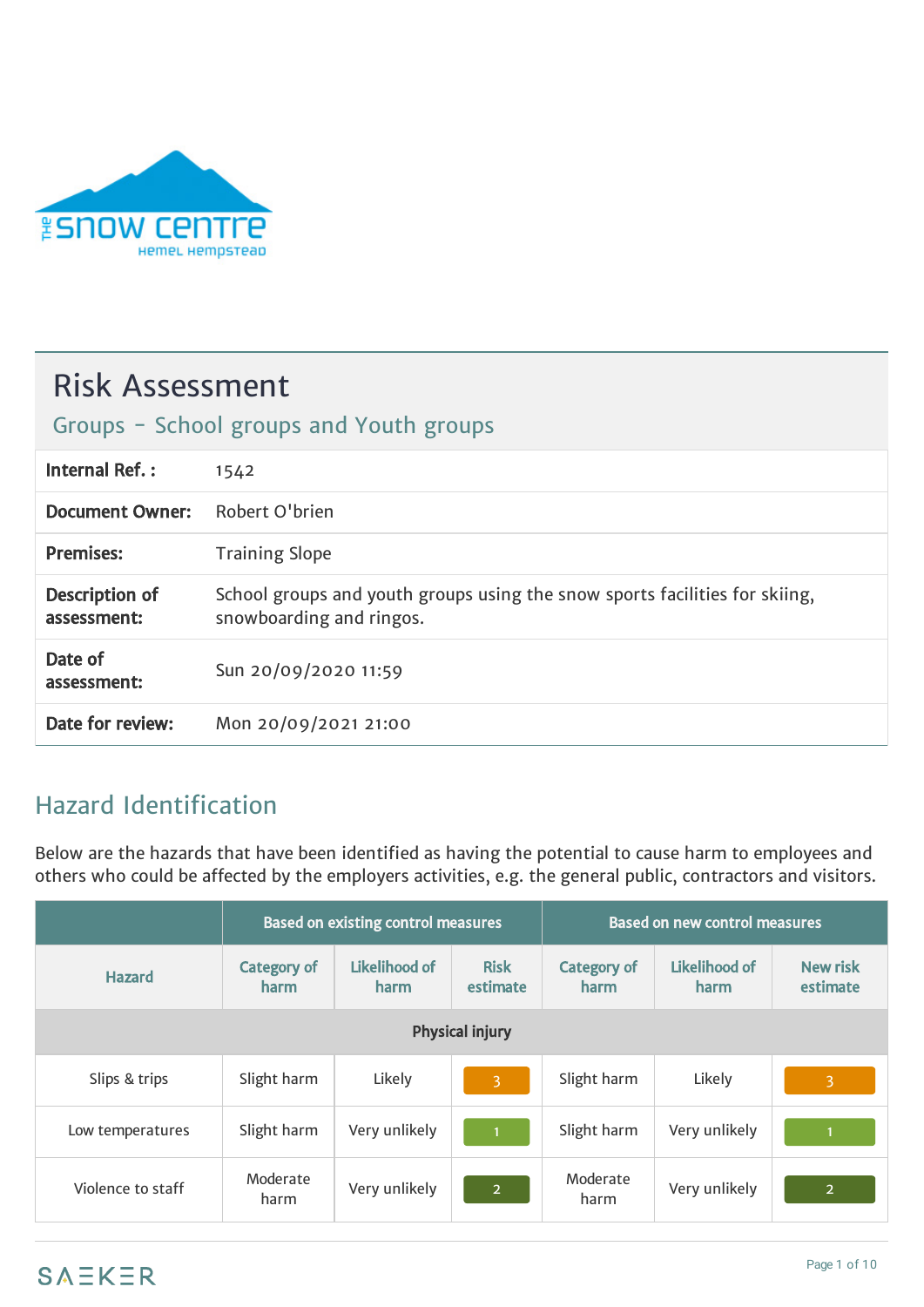|                                   | <b>Based on existing control measures</b> |                              |                         | <b>Based on new control measures</b> |                              |                             |
|-----------------------------------|-------------------------------------------|------------------------------|-------------------------|--------------------------------------|------------------------------|-----------------------------|
| <b>Hazard</b>                     | <b>Category of</b><br>harm                | <b>Likelihood of</b><br>harm | <b>Risk</b><br>estimate | <b>Category of</b><br>harm           | <b>Likelihood of</b><br>harm | <b>New risk</b><br>estimate |
|                                   |                                           |                              | Other (specify)         |                                      |                              |                             |
| Skiing/Snowboarding<br>lessons    | Moderate<br>harm                          | Unlikely                     | $\overline{3}$          | Moderate<br>harm                     | Unlikely                     | $\overline{3}$              |
| Skiing/Snowboarding<br>recreation | Moderate<br>harm                          | Unlikely                     | $\overline{\mathbf{3}}$ | Moderate<br>harm                     | Unlikely                     | $\overline{3}$              |
| Snow sports equipment             | Slight harm                               | Unlikely                     | $\overline{2}$          | Slight harm                          | Unlikely                     | 2 <sup>1</sup>              |
| New & Expectant<br><b>Mothers</b> | Moderate<br>harm                          | Very unlikely                | $\overline{2}$          | Moderate<br>harm                     | Very unlikely                | 2 <sup>1</sup>              |
| Slope                             | Moderate<br>harm                          | Unlikely                     | $\overline{3}$          | Moderate<br>harm                     | Unlikely                     | $\overline{3}$              |
| Sledging/Ringos                   | Moderate<br>harm                          | Unlikely                     | 3                       | Moderate<br>harm                     | Unlikely                     | $\overline{3}$              |
| Instructors                       | Slight harm                               | Very unlikely                |                         | Slight harm                          | Very unlikely                |                             |

## Hazard Exposure

Those who are exposed to each hazard associated with the title of this risk assessment are identified below.

| Physical injury : Slips & trips       | Under 10          | Over 10                  |
|---------------------------------------|-------------------|--------------------------|
| Employees                             | $\qquad \qquad$   | Yes                      |
| Young Workers (under 18 years of age) | Yes               | $\overline{\phantom{0}}$ |
| Public                                | $\qquad \qquad -$ | Yes                      |
| Children/Other Vulnerable Groups      | $\qquad \qquad$   | Yes                      |

| Physical injury : Low temperatures | Under 10                 | Over 10 |
|------------------------------------|--------------------------|---------|
| <b>Employees</b>                   | $\overline{\phantom{m}}$ | Yes     |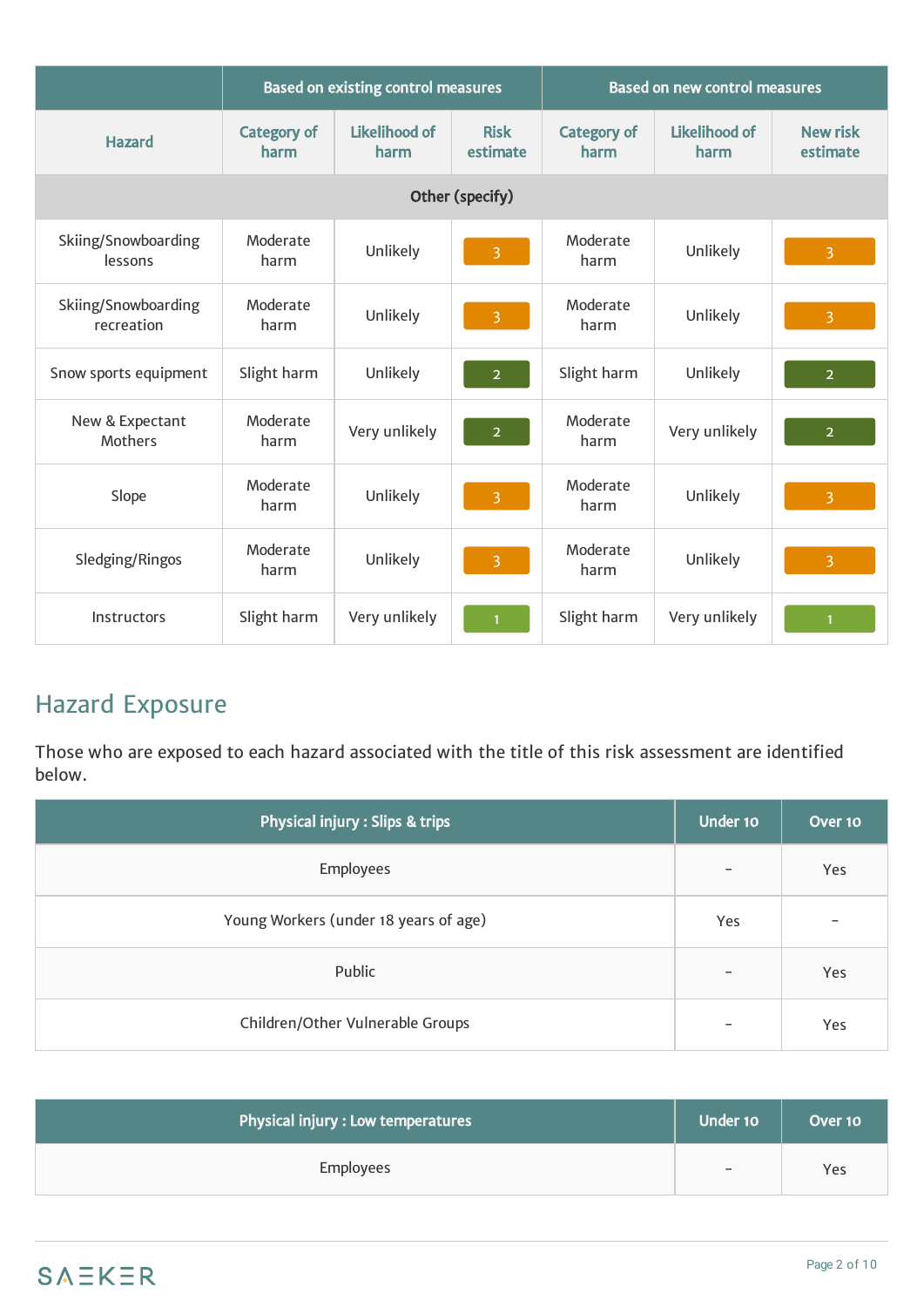| Physical injury : Low temperatures    | Under 10                 | Over 10 |
|---------------------------------------|--------------------------|---------|
| Young Workers (under 18 years of age) | Yes                      |         |
| Public                                | $\overline{\phantom{a}}$ | Yes     |
| Children/Other Vulnerable Groups      | $\overline{\phantom{a}}$ | Yes     |

| Physical injury : Violence to staff   | Under 10                 | Over $101$ |
|---------------------------------------|--------------------------|------------|
| Employees                             | $\overline{\phantom{a}}$ | Yes        |
| Young Workers (under 18 years of age) | Yes                      |            |
| Public                                | $\overline{\phantom{a}}$ | Yes        |
| Children/Other Vulnerable Groups      | $\overline{\phantom{0}}$ | Yes        |

| Other (specify): Skiing/Snowboarding lessons | Under 10                 | Over 10 |
|----------------------------------------------|--------------------------|---------|
| Employees                                    | $\overline{\phantom{m}}$ | Yes     |
| Young Workers (under 18 years of age)        | Yes                      |         |
| Public                                       | $\overline{\phantom{a}}$ | Yes     |
| Children/Other Vulnerable Groups             | $\overline{\phantom{0}}$ | Yes     |

| Other (specify): Skiing/Snowboarding recreation | Under 10                 | Over 10 |
|-------------------------------------------------|--------------------------|---------|
| <b>Employees</b>                                | $\qquad \qquad$          | Yes     |
| Young Workers (under 18 years of age)           | Yes                      | -       |
| Public                                          | $\overline{\phantom{a}}$ | Yes     |
| Children/Other Vulnerable Groups                | $\overline{\phantom{m}}$ | Yes     |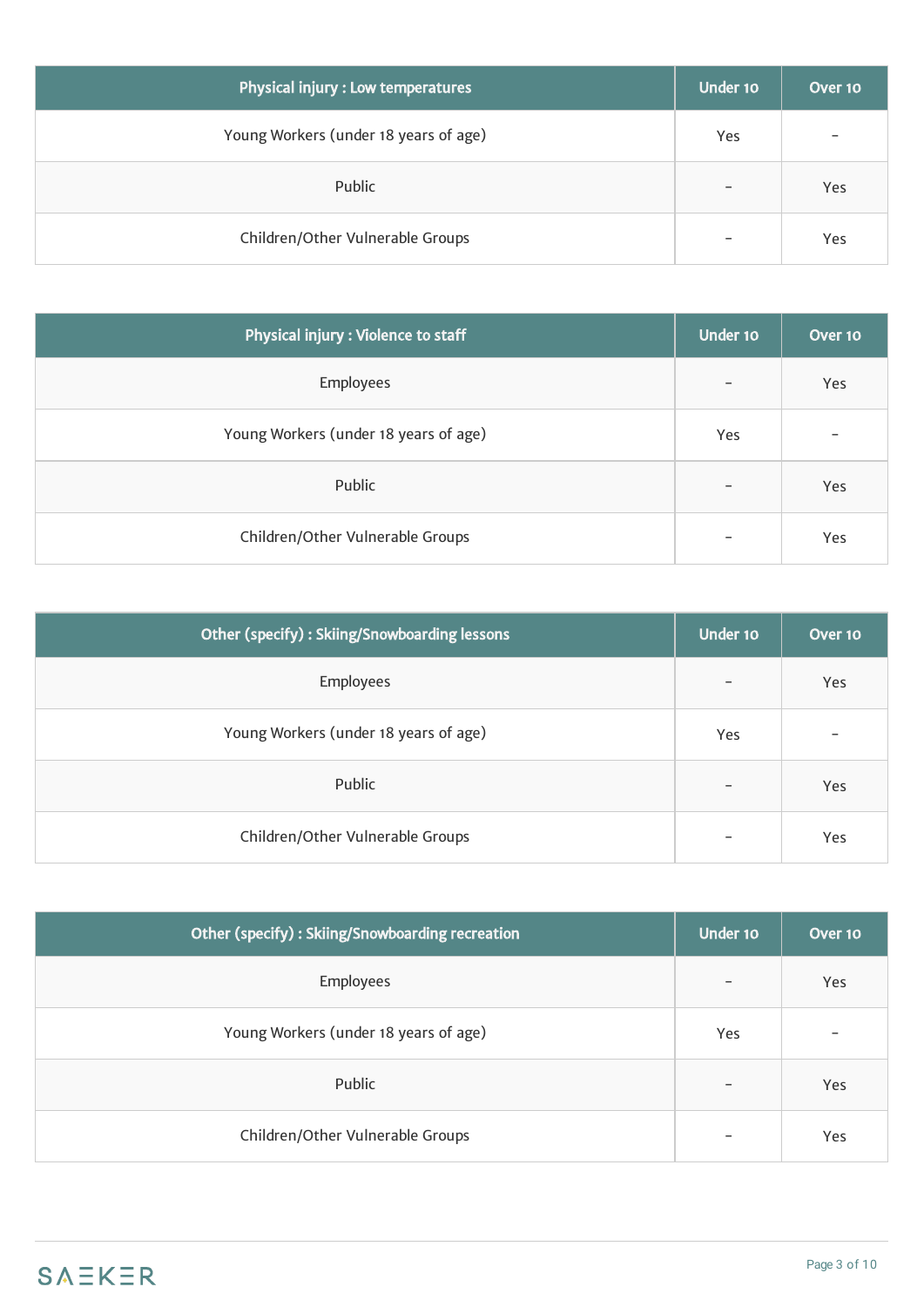| Other (specify) : Snow sports equipment | Under 10                 | Over 10 |
|-----------------------------------------|--------------------------|---------|
| <b>Employees</b>                        | $\qquad \qquad -$        | Yes     |
| Young Workers (under 18 years of age)   | Yes                      | -       |
| Public                                  | $\overline{\phantom{0}}$ | Yes     |
| Children/Other Vulnerable Groups        | $\qquad \qquad$          | Yes     |

| <b>Other (specify): New &amp; Expectant Mothers</b> | Under 10                 | Over 10 |
|-----------------------------------------------------|--------------------------|---------|
| <b>Employees</b>                                    | $\overline{\phantom{a}}$ | Yes     |
| Young Workers (under 18 years of age)               | Yes                      |         |
| Public                                              | $\overline{\phantom{0}}$ | Yes     |
| Children/Other Vulnerable Groups                    |                          | Yes     |

| Other (specify) : Slope               | Under 10                 | Over 10 |
|---------------------------------------|--------------------------|---------|
| Employees                             | $\overline{\phantom{a}}$ | Yes     |
| Young Workers (under 18 years of age) | Yes                      |         |
| Public                                | $\overline{\phantom{a}}$ | Yes     |
| Children/Other Vulnerable Groups      | $\overline{\phantom{a}}$ | Yes     |

| Other (specify) : Sledging/Ringos     | Under 10 | Over 10                  |
|---------------------------------------|----------|--------------------------|
| <b>Employees</b>                      |          | Yes                      |
| Young Workers (under 18 years of age) | Yes      | $\overline{\phantom{0}}$ |
| Public                                |          | Yes                      |
| Children/Other Vulnerable Groups      |          | Yes                      |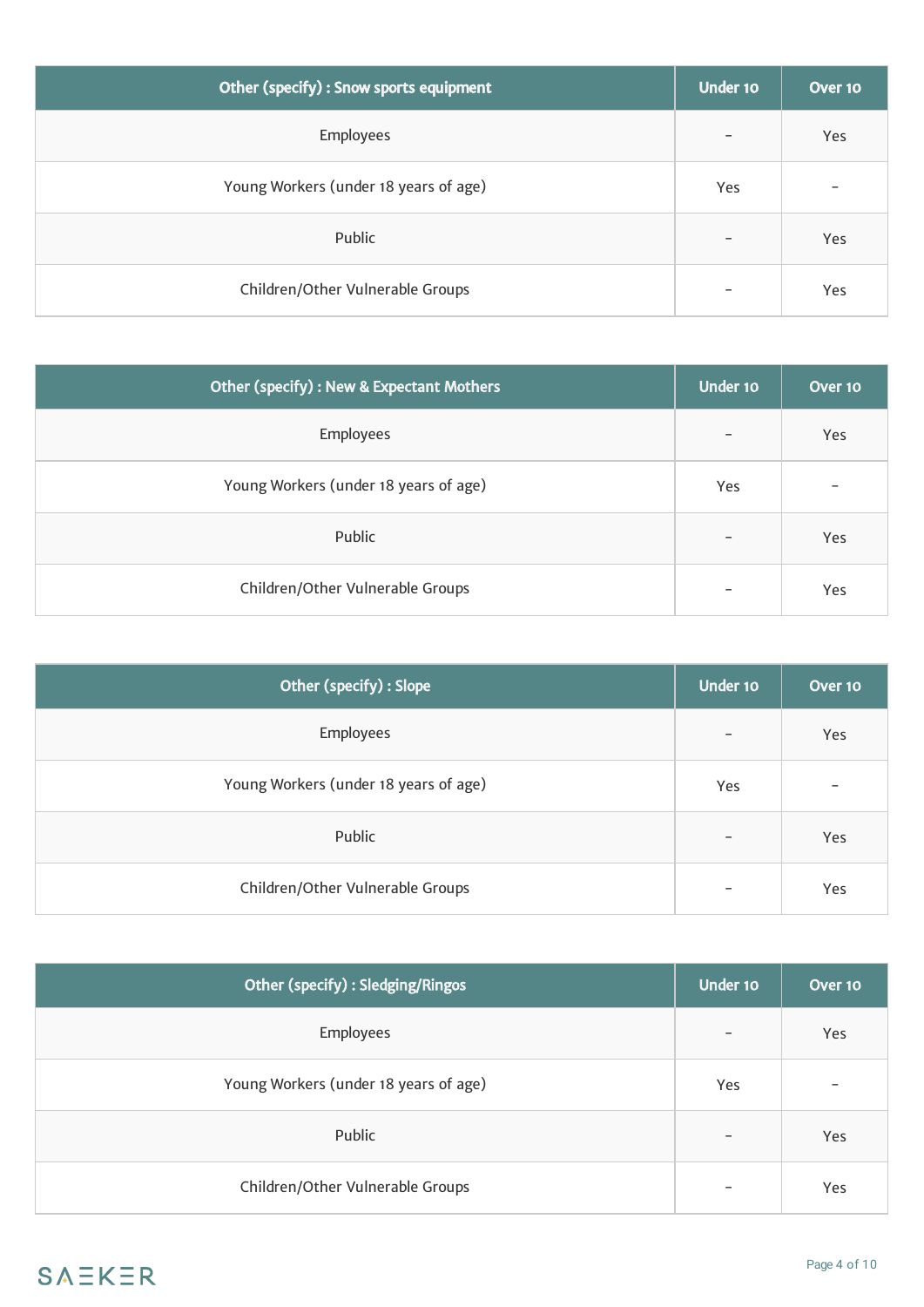| Other (specify) : Instructors         |                          | Over 10                  |
|---------------------------------------|--------------------------|--------------------------|
| Employees                             | $\qquad \qquad -$        | Yes                      |
| Young Workers (under 18 years of age) | Yes                      | $\overline{\phantom{0}}$ |
| Public                                | $\overline{\phantom{0}}$ | Yes                      |
| Children/Other Vulnerable Groups      | $\qquad \qquad$          | Yes                      |

# Existing Control Measure(s)

Taking the Existing Control Measure(s) into account, the 'Category of Harm' and 'Likelihood of Harm' columns are an attempt to quantify the level of remaining risk for the purpose of identifying whether or not additional risk control measures are necessary. See the Risk Categorisation table in Appendix 1 for details.

| <b>Physical injury</b> |                                                                                                                                                                                                                                                                                                                                                                                                                                                                                                                                                                                                                                                                                                                                                                                                                                                                              |  |  |
|------------------------|------------------------------------------------------------------------------------------------------------------------------------------------------------------------------------------------------------------------------------------------------------------------------------------------------------------------------------------------------------------------------------------------------------------------------------------------------------------------------------------------------------------------------------------------------------------------------------------------------------------------------------------------------------------------------------------------------------------------------------------------------------------------------------------------------------------------------------------------------------------------------|--|--|
| <b>Hazard</b>          | <b>Control Measures</b>                                                                                                                                                                                                                                                                                                                                                                                                                                                                                                                                                                                                                                                                                                                                                                                                                                                      |  |  |
| Slips & trips          | Flooring in the changing room is a non slip flooring. Wide walkways around the<br>whole of the changing room. Rubber matting inside and outside the air lock and<br>permanent wet floor signage. A wet-vac or other device (such as mops or squigees)<br>are also in use during busy periods to keep accumulations of water to a minimum.                                                                                                                                                                                                                                                                                                                                                                                                                                                                                                                                    |  |  |
|                        | All guests are advised to wear the correct footwear and dress in warm waterproof<br>clothing. Should any slips, trips or falls on the slope occur, all instructors, duty<br>managers and the majority of the other team on site are first aid qualified.                                                                                                                                                                                                                                                                                                                                                                                                                                                                                                                                                                                                                     |  |  |
| Low temperatures       | Any child affected by the cold will be escorted from the snow by a teacher wherever<br>possible, or by a member of our team into the changing area where the child will<br>remain until they are happy to continue (with a teacher or parental supervision). If<br>the child wishes to go to the toilet the team member will wait outside in the<br>changing area for them. If the child requires assistance in the toilet, the tannoy<br>system will be used to contact the parent, guardian or teacher. The tannoy system<br>will also be used in this way if the child wishes to leave the changing area for any<br>reason. If the child appears to be in the toilet for a long period of time, the tannoy<br>should be used to contact the parent, guardian or teacher. Children of secondary<br>school age will go inside and in to the toilet facilities on their own. |  |  |
|                        | Warm clothing and gloves are recommended. Ski/snowboard clothing is available to<br>hire and gloves/socks are available to buy from The Snow Centre.                                                                                                                                                                                                                                                                                                                                                                                                                                                                                                                                                                                                                                                                                                                         |  |  |
|                        | It is between minus 1 and minus 6 in the snow box where the slopes are. We advise<br>guests to wear warm clothing, layers and waterproof jackets.                                                                                                                                                                                                                                                                                                                                                                                                                                                                                                                                                                                                                                                                                                                            |  |  |
| Violence to staff      | There is a permanent presence of a duty manager on site at all times whilst our<br>guests are on the premises and there is good CCTV coverage inside the main<br>building. Violence to the team or between guests will not be tolerated.                                                                                                                                                                                                                                                                                                                                                                                                                                                                                                                                                                                                                                     |  |  |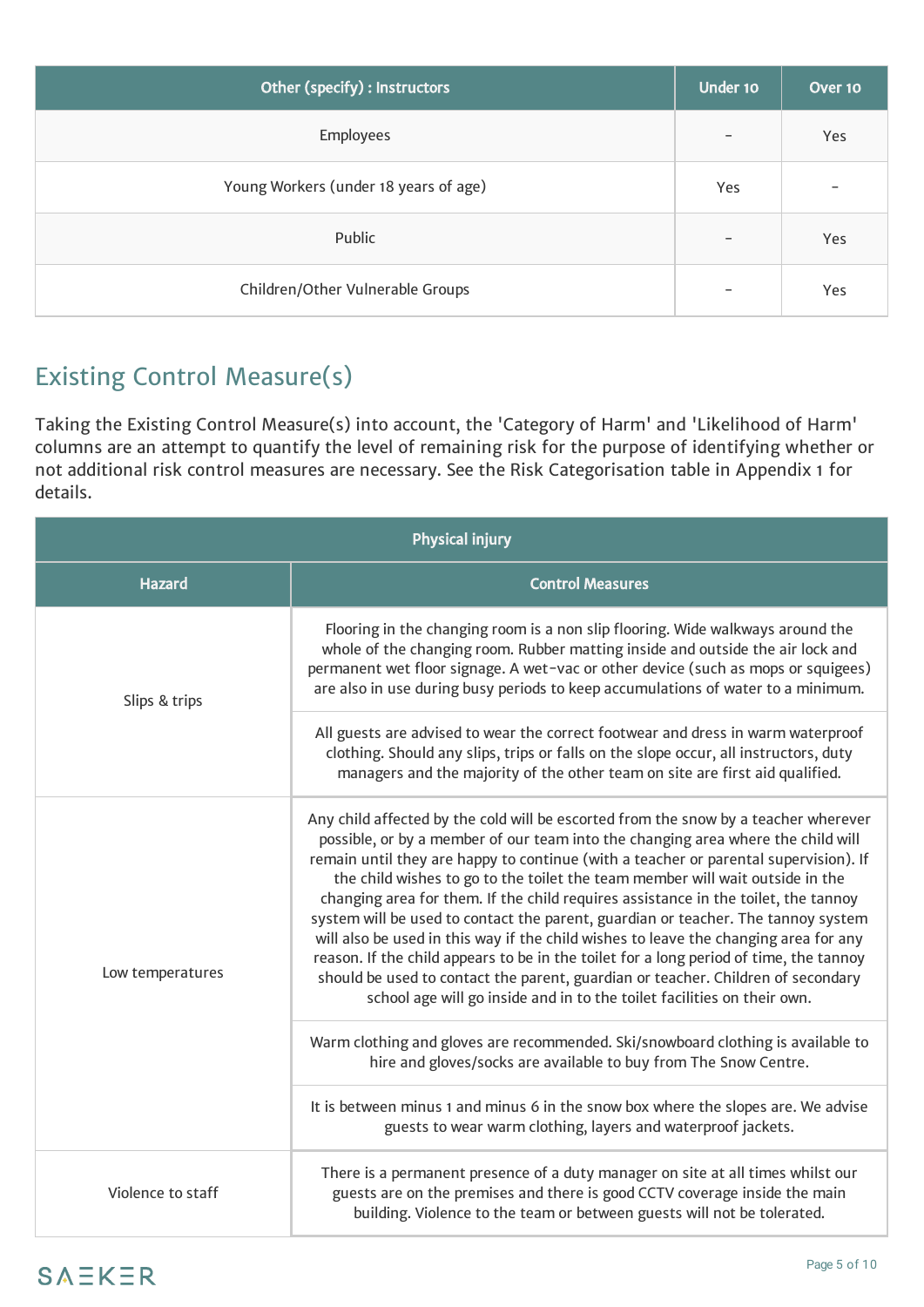| Other (specify)             |                                                                                                                                                                                                                                                                                                                                  |  |  |
|-----------------------------|----------------------------------------------------------------------------------------------------------------------------------------------------------------------------------------------------------------------------------------------------------------------------------------------------------------------------------|--|--|
| <b>Hazard</b>               | <b>Control Measures</b>                                                                                                                                                                                                                                                                                                          |  |  |
| Skiing/Snowboarding lessons | All skiing and snowboarding lessons have equipment provided free of charge.                                                                                                                                                                                                                                                      |  |  |
|                             | All participants should be wearing thick socks, gloves and warm clothing. We do not<br>hire out warm clothing, all guests are able to purchase gloves and socks.                                                                                                                                                                 |  |  |
|                             | All participants on snow activity lessons need to wear the correct footwear (ski or<br>snowboard boots) if you do not have your own equipment we do supply this free of<br>charge in all of our lessons and recreational sessions.                                                                                               |  |  |
|                             | To speed up the process of getting ready when on site we do send out a pack and ask<br>for this to be filled in accurately and returned to us. The information pack includes<br>(majority of the time sent via email) a booking confirmation, sizing chart (height,<br>weight, age and shoe size).                               |  |  |
|                             | All lessons have an instructor and no more than the maximum number of<br>participants are allowed in any one group at any one time. The maximum numbers<br>are dependant upon current government guidelines                                                                                                                      |  |  |
|                             | Helmets and gloves are compulsory for everyone taking part in a lesson or on a<br>recreational activity whilst they are still aged 18 and under. As of September 2017<br>helmets are compulsory for every age on every activity.                                                                                                 |  |  |
|                             | All lessons are taken by BASI (British Association of Snowsports Instructors) IASI or<br>equivalent qualifications. There are a sufficient number of first aiders on site to<br>assist with any emergency. All instructors have been CRB/DBS checked and the<br>majority of instructors have attended a child protection course. |  |  |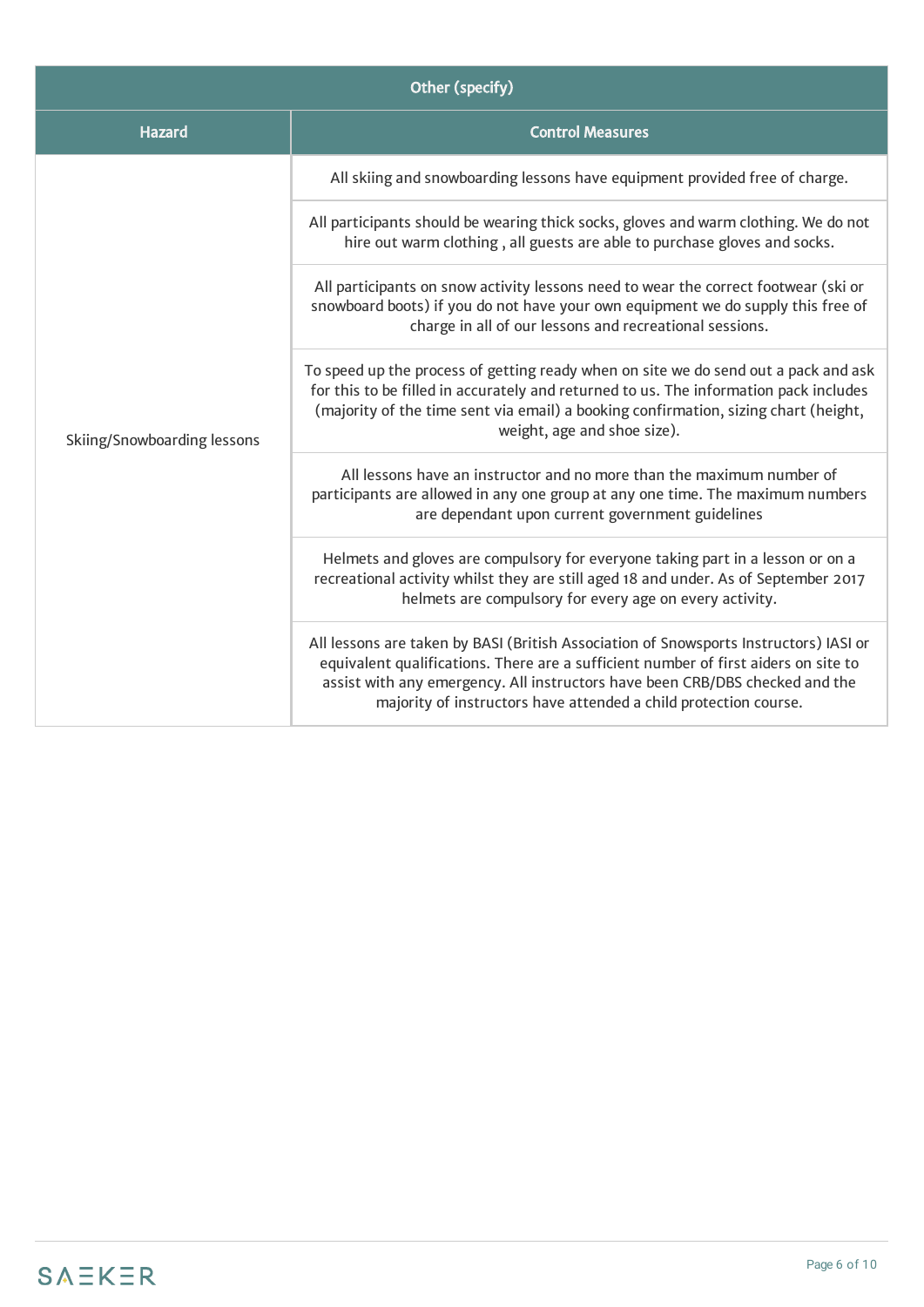| Other (specify)                |                                                                                                                                                                                                                                                                                                                                                                                                                                                  |  |  |
|--------------------------------|--------------------------------------------------------------------------------------------------------------------------------------------------------------------------------------------------------------------------------------------------------------------------------------------------------------------------------------------------------------------------------------------------------------------------------------------------|--|--|
| <b>Hazard</b>                  | <b>Control Measures</b>                                                                                                                                                                                                                                                                                                                                                                                                                          |  |  |
| Skiing/Snowboarding recreation | All recreational skiers/snowboarders need to meet the minimum standard and are to<br>sign an indemnity form at check in. Anyone under the age of 16 years will need to be<br>signed in by a parent/guardian or teacher. Anyone 16 years and under is required to<br>wear a helmet regardless of being on a lesson or a recreational session. As of<br>September 2017 all guests regardless of age or activity will be asked to wear a<br>helmet. |  |  |
|                                | All recreational participants must be able to control their speed and direction, link<br>turns and stop when necessary, use a button lift competently without assistance. If<br>at any time they are not at this standard the guest will be removed from the slope,<br>if an alternative product is available at that time then we will endeavor to assist<br>further.                                                                           |  |  |
|                                | All recreational guests have equipment included in their ticket. However, if they<br>wish to bring their own equipment they can, but The Snow Centre team will not be<br>able to assist in amending DIN settings or assisting with fixing your own equipment.<br>We do not take any responsibility for the loss of personal belongings.                                                                                                          |  |  |
|                                | To speed up the process of getting ready when on site we do send out a pack and ask<br>this to be filled in accurately and returned to us. The information pack includes<br>(majority of the time sent via email) a booking confirmation, sizing chart (height,<br>weight, age and shoe size) receipts are sent if required.                                                                                                                     |  |  |
|                                | All participants should be wearing thick socks, gloves and warm clothing. We do not<br>hire out warm clothing, all guests are able to purchase gloves and socks.                                                                                                                                                                                                                                                                                 |  |  |
|                                | All participants on snow activity sessions need to wear the correct footwear (ski or<br>snowboarding boots) if you do not have your own equipment we do supply this free<br>of charge in all of our lessons.                                                                                                                                                                                                                                     |  |  |
|                                | Helmets are compulsory for anyone partaking in lessons and as a company we<br>advise all guests to wear helmets on any activity. If you are partaking in any<br>freestyle recreational sessions then a helmet is compulsory. As of September 2017<br>helmets are compulsory for every age on every activity.                                                                                                                                     |  |  |
| Snow sports equipment          | All snow sports equipment is regularly checked and set by trained technicians.                                                                                                                                                                                                                                                                                                                                                                   |  |  |
| New & Expectant Mothers        | We advise all new and expectant mothers not to partake in snowsports activities.<br>Please speak to your doctor prior to participating.                                                                                                                                                                                                                                                                                                          |  |  |
|                                | A duty manager is on site at all times and is first aid qualified.                                                                                                                                                                                                                                                                                                                                                                               |  |  |
| Slope                          | Slope Patrollers are on the main slope to oversee guest and slope safety. there are a<br>minimum of 2 patrollers at any one time.                                                                                                                                                                                                                                                                                                                |  |  |
|                                | All guests partake in activities at their own risk.                                                                                                                                                                                                                                                                                                                                                                                              |  |  |
|                                | All slope netting and equipment is checked regularly and maintained by our rental<br>technicians, facilities team and slope patrollers.                                                                                                                                                                                                                                                                                                          |  |  |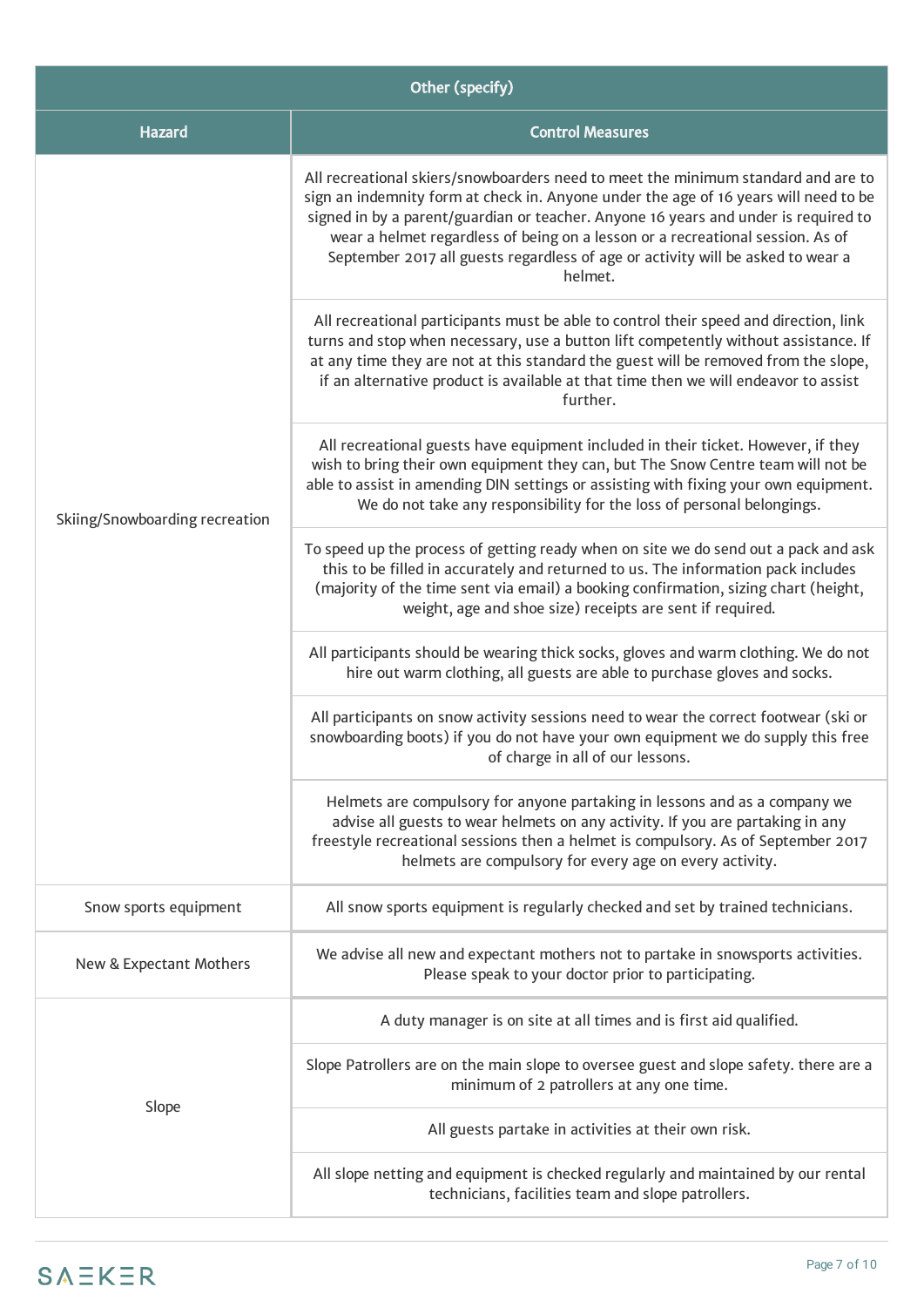| Other (specify)    |                                                                                                                                                                                                                                            |  |  |
|--------------------|--------------------------------------------------------------------------------------------------------------------------------------------------------------------------------------------------------------------------------------------|--|--|
| <b>Hazard</b>      | <b>Control Measures</b>                                                                                                                                                                                                                    |  |  |
| Sledging/Ringos    | All participants should be wearing thick socks, gloves and warm clothing. We do not<br>hire out warm clothing but all guests are able to purchase gloves and socks.                                                                        |  |  |
|                    | All participants on snow activity lessons need to wear the correct footwear (ski or<br>snowboard boots) if you do not have your own equipment we do supply this free of<br>charge in all of our lessons /activities.                       |  |  |
|                    | These sessions will be supervised and are in a designated area of the slope.                                                                                                                                                               |  |  |
| <b>Instructors</b> | All instructors at The Snow Centre are BASI (British Association of Snowsports<br>Instructors) qualified or equivalent. They all have a first aid qualification, child<br>safety and DBS and on site induction/health and safety training. |  |  |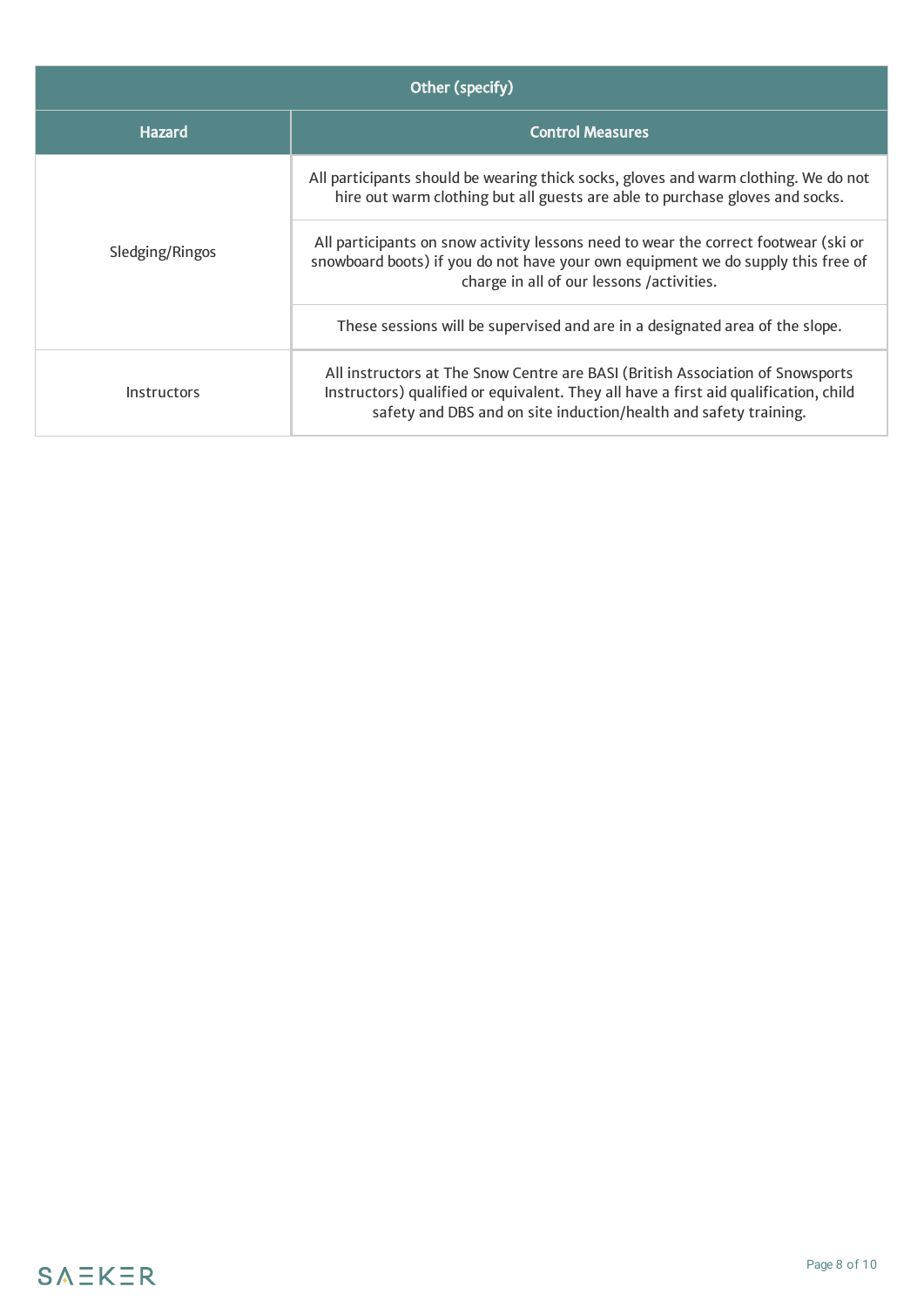# Appendix 1

### Table 1. Categories of Harm:

| <b>Harm</b><br><b>Category</b><br>(examples) | <b>Health</b>                                                                                             | <b>Safety</b>                                                                  |
|----------------------------------------------|-----------------------------------------------------------------------------------------------------------|--------------------------------------------------------------------------------|
| Slight harm                                  | Nuisance and irritation (e.g. headaches): temporary ill health<br>leading to discomfort (e.g. diarrhoea). | Superficial injuries, minor cuts and<br>bruises, eye irritation from dust etc. |
| Moderate                                     | Partial hearing loss, dermatitis, asthma, work related upper limb                                         | Lacerations, burns, concussion,                                                |
| harm                                         | disorders, ill health leading to permanent minor disability.                                              | serious sprains, minor fractures.                                              |
| <b>Extreme</b>                               | Acute fatal diseases, severe life shortening diseases, permanent                                          | Fatal injuries, amputations, multiple                                          |
| harm                                         | substantial disability.                                                                                   | injuries, major fractures.                                                     |

#### Table 2. Likelihood of Harm:

| Harm Likelihood (examples) | <b>Typical Occurrence</b>                                                                |
|----------------------------|------------------------------------------------------------------------------------------|
| Very unlikely              | Less than 1% chance of being experienced by an individual during their working lifetime. |
| Unlikely                   | Typically experienced once during the working lifetime of an individual.                 |
| Likely                     | Typically experienced once every 5 years by an individual.                               |
| Very likely                | Typically experienced at least once every 6 months by an individual.                     |